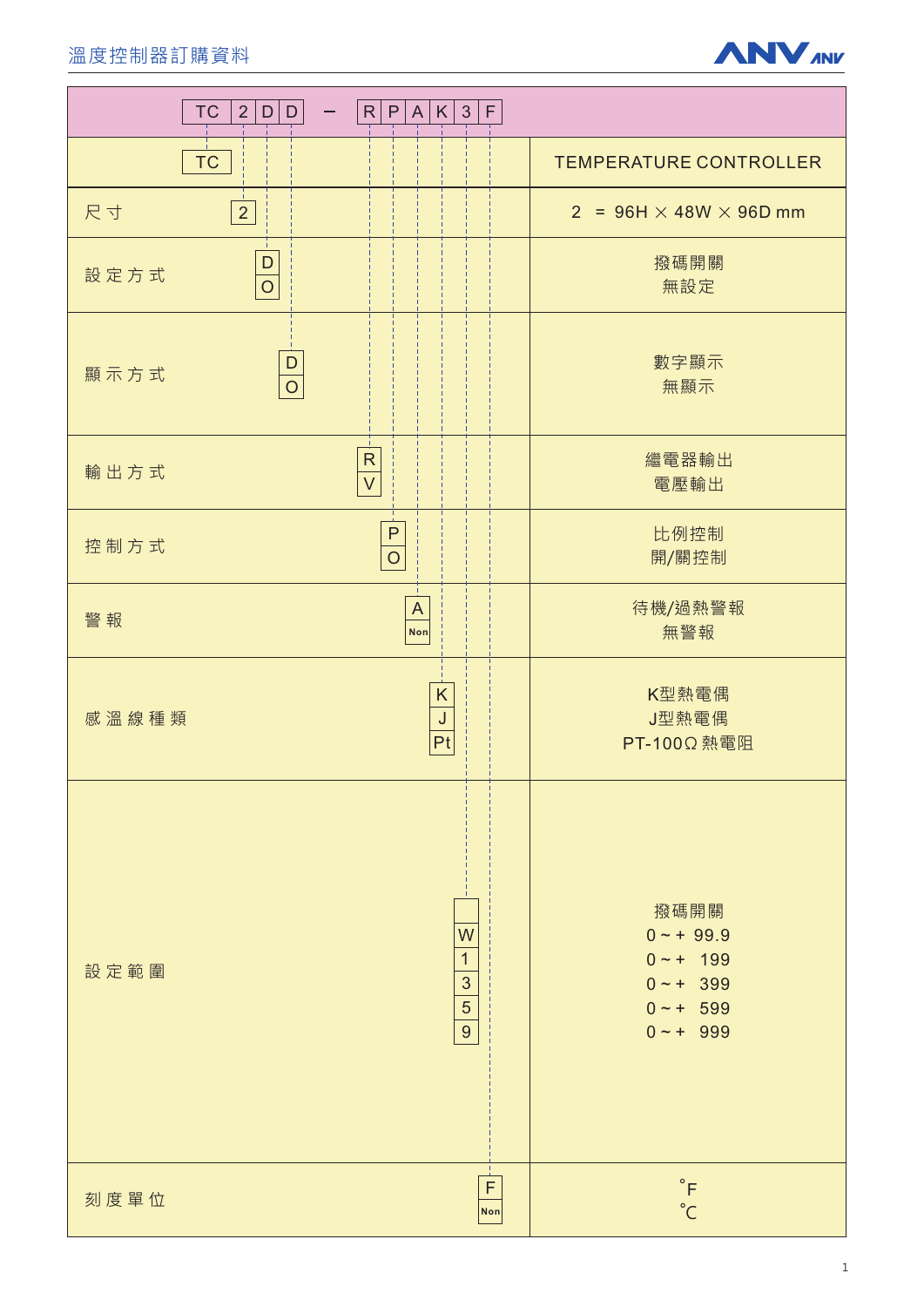

| 型號     | $TC2DO-$                                                                                  | $TC2DD - \Box$               | TC2DD-□A                            |  |
|--------|-------------------------------------------------------------------------------------------|------------------------------|-------------------------------------|--|
| 外觀     | TEMPERATURE<br>CONTROLLER<br><b>ANV</b><br>$\sum_{n=1}^{\infty}$<br><b>BUD c</b><br>TC2DO | TC2DD<br><b>ANV</b><br>299 0 | TC2DD-A<br><b>ANV</b><br>200 c<br>5 |  |
| 尺寸     | 96H×48W×96D                                                                               | 96H×48W×96D                  | 96H×48W×96D                         |  |
| 警報輸出   |                                                                                           |                              | AL Alarm                            |  |
| 額定電壓   | 100~240VAC, 50/60Hz                                                                       |                              |                                     |  |
| 顯示方式   | --                                                                                        | 數字顯示                         |                                     |  |
| 顯示精度   |                                                                                           | $\pm$ 0.5% of F.S.           |                                     |  |
| 顯示範圍   | $ -$                                                                                      | $0 - + 99.9$<br>$0 - + 999$  |                                     |  |
| 設定方式   | 撥碼開關                                                                                      |                              |                                     |  |
| 設定精度   | $\pm$ 0.5% of F.S.                                                                        |                              |                                     |  |
| 設定範圍   | $0 - + 99.9$<br>$0 - + 199$<br>$0 - + 399$<br>$0 - + 599$<br>$0 - + 999$                  |                              |                                     |  |
| 感溫輸入   | $K(CA)$ , J(IC), PT-100 $\Omega$                                                          |                              |                                     |  |
| 控制方式   | 比例控制, 開/關控制                                                                               |                              |                                     |  |
| 控制輸出   | 繼電器輸出, 電壓輸出                                                                               |                              |                                     |  |
| 消耗功率   | 1VA max<br>2VA max                                                                        |                              |                                     |  |
| 使用環境溫度 | $-10^{\circ}$ C ~ + 50 $^{\circ}$ C                                                       |                              |                                     |  |
| 使用環境濕度 | $35\% \sim 85\%$ RH                                                                       |                              |                                     |  |
| 重量     | Approx. 160g                                                                              | Approx. 180g                 | Approx. 220g                        |  |